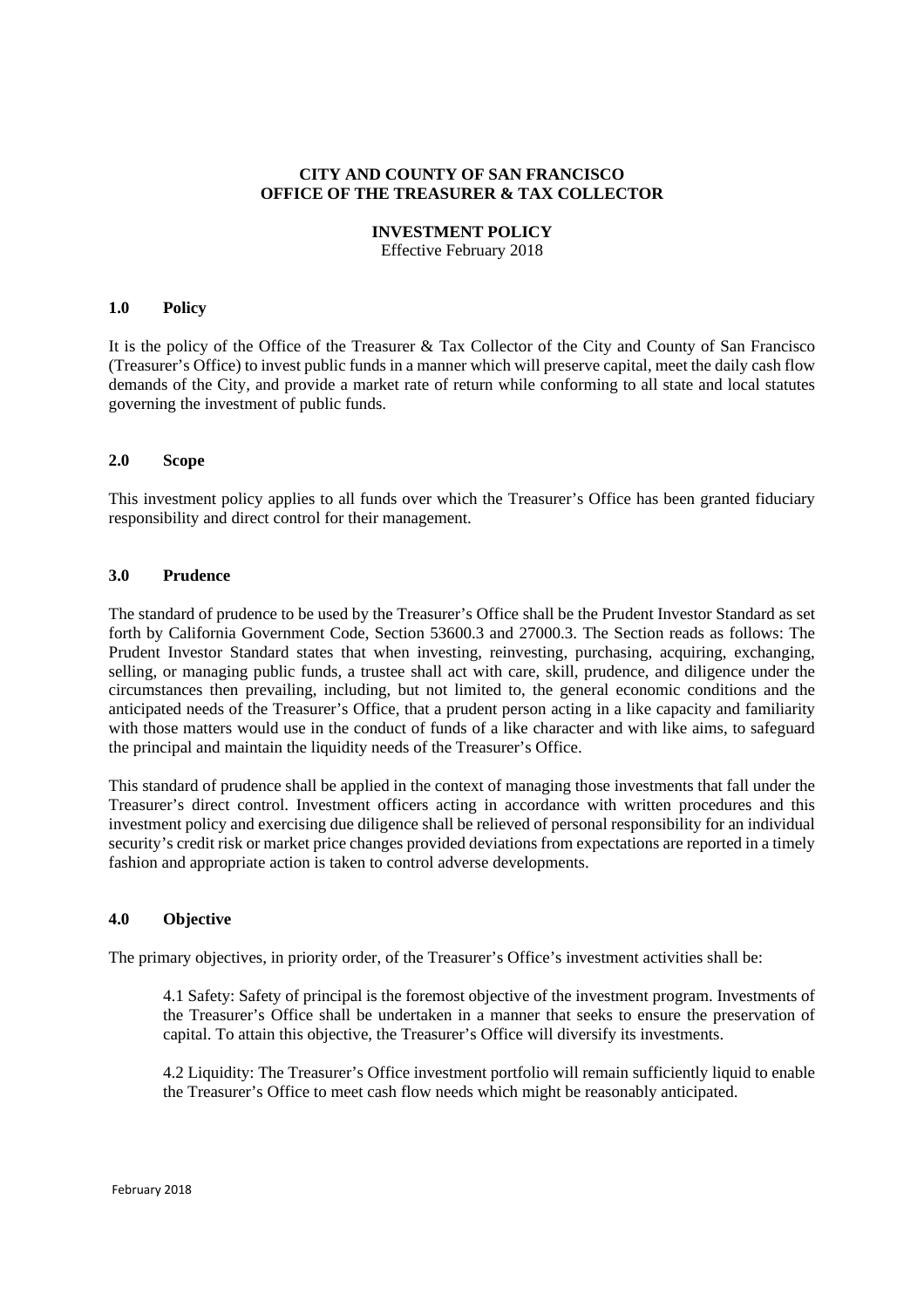4.3 Return on Investments: The portfolio shall be designed with the objective of generating a market rate of return without undue compromise of the first two objectives.

## **5.0 Delegation of Authority**

The Treasurer of the City and County of San Francisco (Treasurer) is authorized by Charter Section 6.106 to invest funds available under California Government Code Title 5, Division 2, Part 1, Chapter 4, Article 1. The Treasurer shall submit any modification to this Investment Policy to the Treasury Oversight Committee members within five (5) working days of the adoption of the change.

#### **6.0 Authorized Broker/Dealer Firms**

The City seeks to employ a fair and unbiased broker-dealer selection process, which culminates in an array of medium to large-sized firms that provide the best investment opportunities and service to the City.

The Treasurer's Office will evaluate and classify broker-dealers based on the qualifications of the firm and firm's assigned individual. Approved broker-dealers will be evaluated and may be classified into one of the following categories:

FULL ACCESS – Broker-dealers will have significant opportunity to present investment ideas to the investment team.

LIMITED ACCESS – Broker-dealers will have limited opportunity to present investment ideas to the investment team.

All others may apply for Provisional status appointment. Provisional appointments will be made for:

- (1) Applicants who have changed firms;
- (2) Applicants (firm and individual) who were not approved by the Treasurer's Office in the past year; and
- (3) Broker-dealers who have been classified as Limited Access, but are seeking Full Access status.

Broker-dealers, who are granted Provisional status, will be treated as Full Access firms for a limited time period of up to six months. During the Provisional status period, the investment team will evaluate the applicant and provide a determination of status (Full Access, Limited Access or Not Approved). Brokerdealers may reapply for Provisional status every two years. A limited number of broker-dealers will be granted Provisional status concurrently.

All broker-dealers are encouraged to apply for consideration. All applicants will be evaluated and classified based on the qualifications of the firm and the firm's assigned individual. A score will be assigned to each applicant and will serve as the sole determinant for Full Access, Limited Access, or Not-Approved status.

All approved broker-dealers will be re-assessed annually. During the reassessment period, broker-dealers will be sent the City's most recent Investment Policy and are expected to respond with a policy acknowledgement letter, updated profile information and a completed questionnaire.

All securities shall be purchased and sold in a competitive environment.

The Treasurer's Office will not do business with a firm which has, within any consecutive 48-month period following January 1, 1996, made a political contribution in an amount exceeding the limitations contained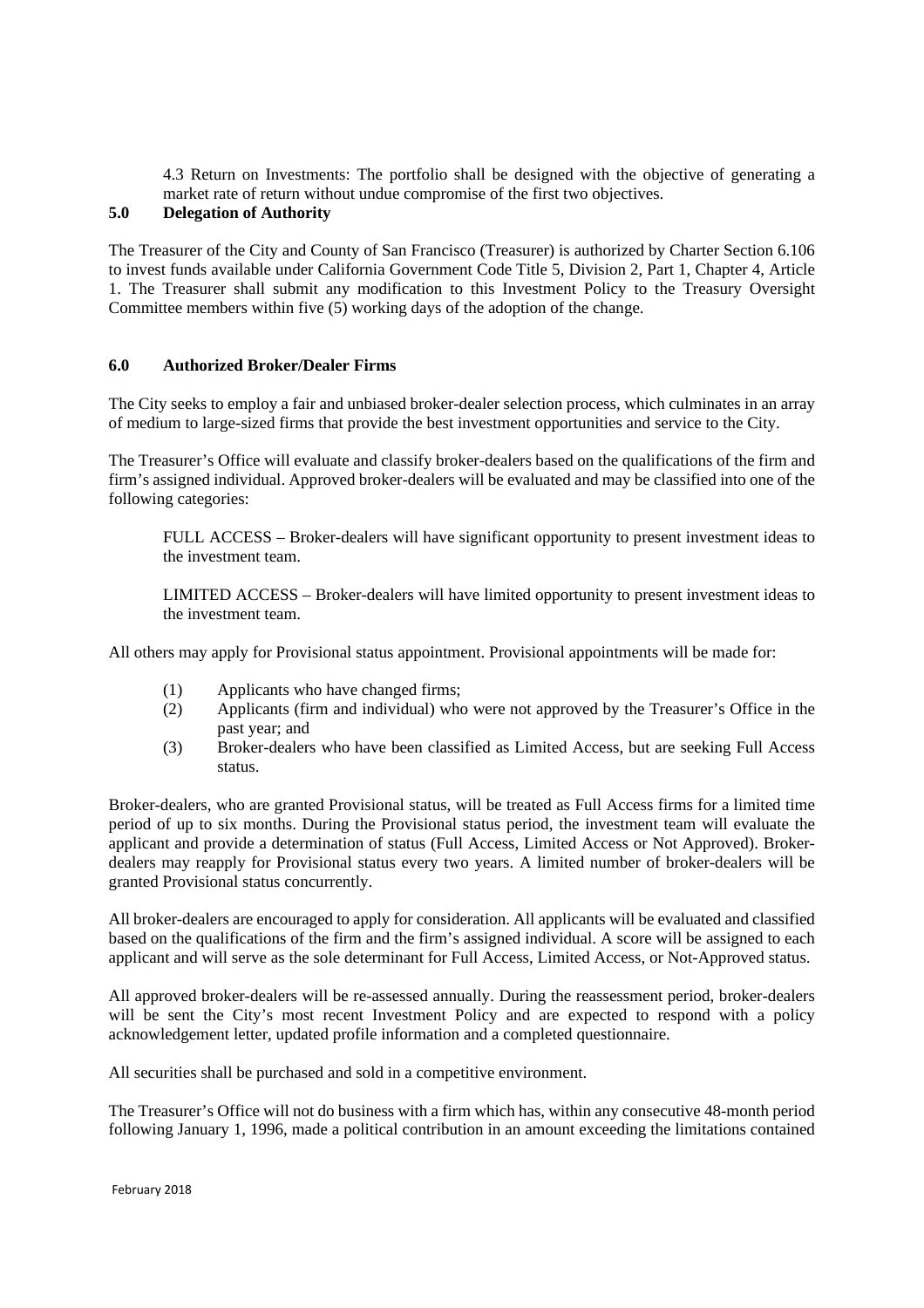in Rule G-37 of the Municipal Securities Rulemaking Board, to the Treasurer, any member of the Board of Supervisors, or any candidate for those offices.

## **7.0 Authorized & Suitable Investments**

Investments will be made pursuant to the California Government Code (including Section 53601 et seq.) and this investment policy to ensure sufficient liquidity to meet all anticipated disbursements.

Unless otherwise noted, the maximum maturity from the trade settlement date can be no longer than five years.

Types of investment vehicles not authorized by this investment policy are prohibited.

In an effort to limit credit exposure, the Treasurer's Office will maintain Eligible Issuer, Eligible Counterparty and Eligible Money Market lists for security types where appropriate. These lists are intended to guide investment decisions. Investments, at time of purchase, are limited solely to issuers, counterparties and money market funds listed; however, investment staff may choose to implement further restrictions at any time.

The Treasurer's Office shall establish a Credit Committee comprised of the Treasurer, Chief Assistant Treasurer, Chief Investment Officer and additional investment personnel at the Treasurer's discretion. The Committee shall review and approve all eligible issuers and counterparties prior to inclusion on the aforementioned Eligible Issuer and Eligible Counterparty lists. The Committee shall also be charged with determining the collateral securing the City's repurchase agreements.

In the event of a downgrade of the issuer's credit rating below the stated requirements herein, the Credit Committee shall convene and determine the appropriate action.

In addition, the Treasurer's Office shall conduct an independent credit review, or shall cause an independent credit review to be conducted, of the collateralized CD issuers to determine the creditworthiness of the financial institution. The credit review shall include an evaluation of the issuer's financial strength, experience, and capitalization, including, but not limited to leverage and capital ratios relative to benchmark and regulatory standards (See Section 7.4). The following policy shall govern unless a variance is specifically authorized by the Treasurer and reviewed by the Treasury Oversight Committee pursuant to Section 5.0.

# **7.1 U.S. Treasuries**

United States Treasury notes, bonds, bills or certificates of indebtedness, or those for which the faith and credit of the United States are pledged for the payment of principal and interest.

| Allocation      | <b>Issuer Limit</b> | Issue Limit Maximum | Maturity/Term |
|-----------------|---------------------|---------------------|---------------|
| Maximum         | Maximum             |                     | Maximum       |
| $100\%$ of the  | 100%                | 100%                | 5 years       |
| portfolio value |                     |                     |               |

## **7.2 Federal Agencies**

Federal agency or United States government-sponsored enterprise obligations, participations, or other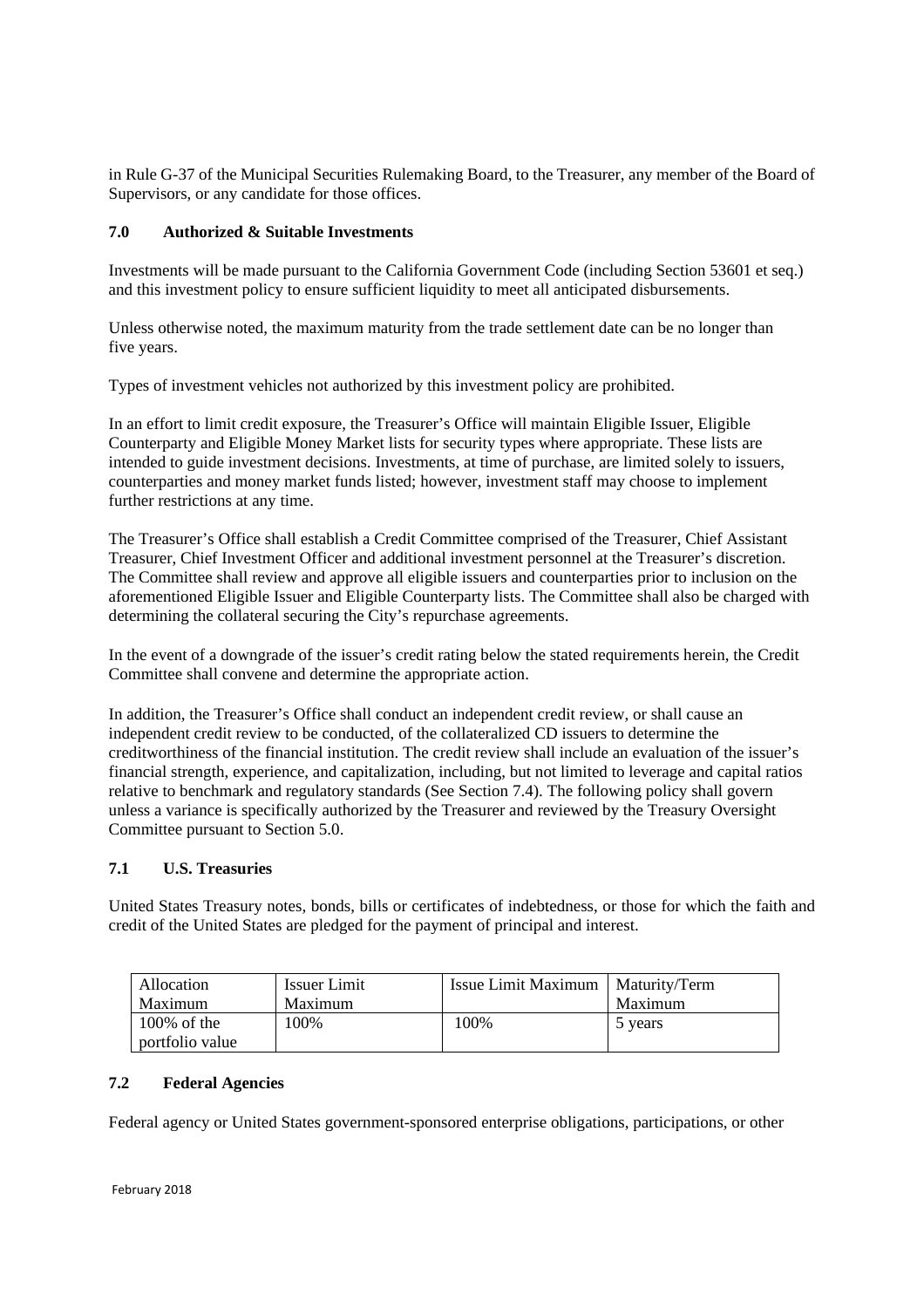instruments, including those issued by or fully guaranteed as to principal and interest by federal agencies or United States government-sponsored enterprises.

| Allocation                        | <b>Issuer Limit</b> | Issue Limit Maximum | Maturity/Term |
|-----------------------------------|---------------------|---------------------|---------------|
| Maximum                           | Maximum             |                     | Maximum       |
| $100\%$ of the<br>portfolio value | 100\%               | 100\%               | 5 years       |

## **7.3 State and Local Government Agency Obligations**

The Treasurer's Office may purchase bonds, notes, warrants, or other evidences of indebtedness of any local or State agency within the 50 United States, including bonds payable solely out of the revenues from a revenue-producing property owned, controlled, or operated by the local agency or State, or by a department, board, agency, or authority of the local agency or State.

| Allocation                       | Issuer Limit | Issue Limit Maximum | Maturity/Term |
|----------------------------------|--------------|---------------------|---------------|
| Maximum                          | Maximum      |                     | Maximum       |
| $20\%$ of the<br>portfolio value | 5%           | No Limit            | 5 years       |

Issuer Minimum Credit Rating: Issuers must possess either a short-term rating of the highest ranking or long-term credit rating (dependent upon maturity length) of the second highest ranking or better (irrespective of +/-) from at least one NRSRO (Nationally Recognized Statistical Rating Organization). This limitation applies to all local and State agencies within the 50 United States with the exception of the State of California.

## **7.4 Public Time Deposits (Term Certificates of Deposit)**

The Treasurer's Office may invest in either:

- 1. Non-negotiable time deposits (Certificates of Deposit or CDs) that have FDIC or similar deposit insurance; or
- 2. Fully collateralized CDs in approved financial institutions.

The Treasurer's Office will invest in CDs and Time Deposits only with those firms having at least one branch office within the boundaries of the City and County of San Francisco. As required by Government Code Section 53649, the Treasurer's Office shall have a signed agreement with any depository accepting City funds.

For Public Time Deposits not employing deposit insurance (such as FDIC), the Treasurer's Office is authorized to accept two forms of collateral:

A. Deposit Collateral. Collateralized CDs are required to be fully collateralized with 110% of the type of collateral authorized in California Government Code, Section 53651 (a) through (i). The Treasurer's Office, at its discretion, may waive the collateralization requirements for any portion that is covered by deposit insurance.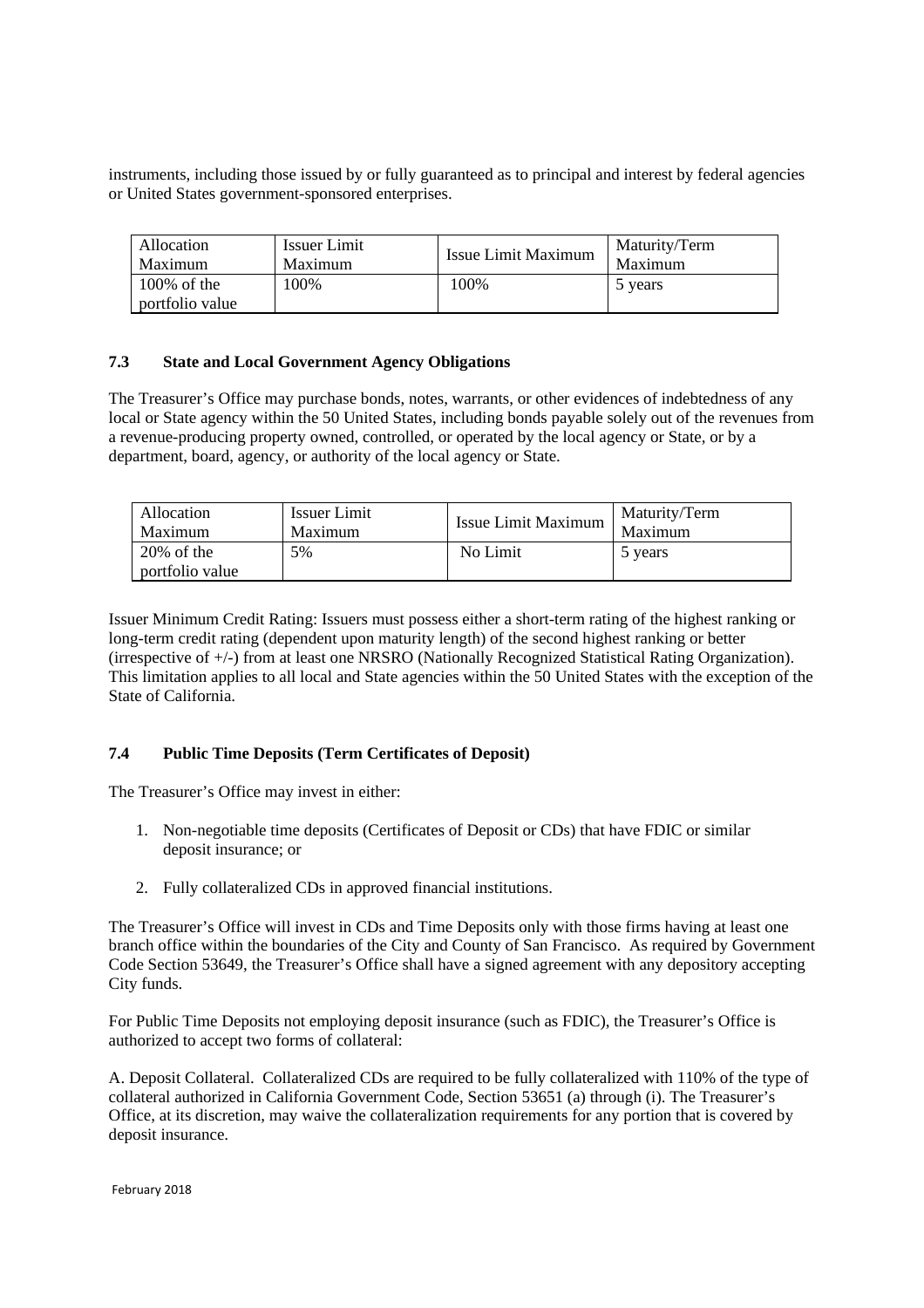B. Letters of Credit Issued by the Federal Home Loan Bank of San Francisco. As authorized by Section 53651 (p) of the California Government Code, the Treasurer's Office may be accepted as collateral and shall conform to the requirements of Section 53651.6 of the California Government Coded include the following terms:

(1) The Administrator, as defined by Section 53630 (g) of the California Government Code, shall be the beneficiary of the letter of credit; and

(2) The letter of credit shall be clean and irrevocable, and shall provide that the Administrator may draw upon it up to the total amount in the event of the failure of the depository savings association or federal association or if the depository savings association or federal association refuses to permit the withdrawal of funds by a treasurer.

| Allocation     | Issuer Limit | Issue Limit | Maturity/Term |
|----------------|--------------|-------------|---------------|
| <b>Maximum</b> | Maximum      | Maximum     | Maximum       |
| No Limit       | None         | N/A         | 13 months     |

Issuer Minimum Credit Rating (applies to collateralized CDs only): Maintenance of the minimum standards for "well-capitalized" status as established by the Federal Reserve Board. The current standards are as follows:

- Tier 1 risk-based capital ratio of 8% or greater
- Combined Tier 1 and Tier 2 capital ratio of 10% or greater
- Leverage ratio of 5% or greater

Failure to maintain minimum standards may result in early termination, subject to the discretion of the Treasurer's Office.

# **7.5 Negotiable Certificates of Deposit / Yankee Certificates Of Deposit**

Negotiable certificates of deposit issued by a nationally or state-chartered bank, a savings association or a federal association (as defined by Section 5102 of the Financial Code), a state or federal credit union, or by a state-licensed branch of a foreign bank. Yankee certificates of deposit are negotiable instruments that are issued by a branch of a foreign bank.

| Allocation                       | <b>Issuer Limit</b> | Issue Limit Maximum | Maturity/Term |
|----------------------------------|---------------------|---------------------|---------------|
| Maximum                          | Maximum             |                     | Maximum       |
| $30\%$ of the<br>portfolio value | No Limit            | N/A                 | 5 years       |

Issuer Minimum Credit Rating: Issuers must possess either a short-term rating of the highest ranking or long-term credit rating (dependent upon maturity length) of the second highest ranking or better (irrespective of +/-) from at least one NRSRO.

## **7.6 Bankers Acceptances**

Bills of exchange or time drafts drawn on and accepted by a commercial bank, otherwise known as bankers'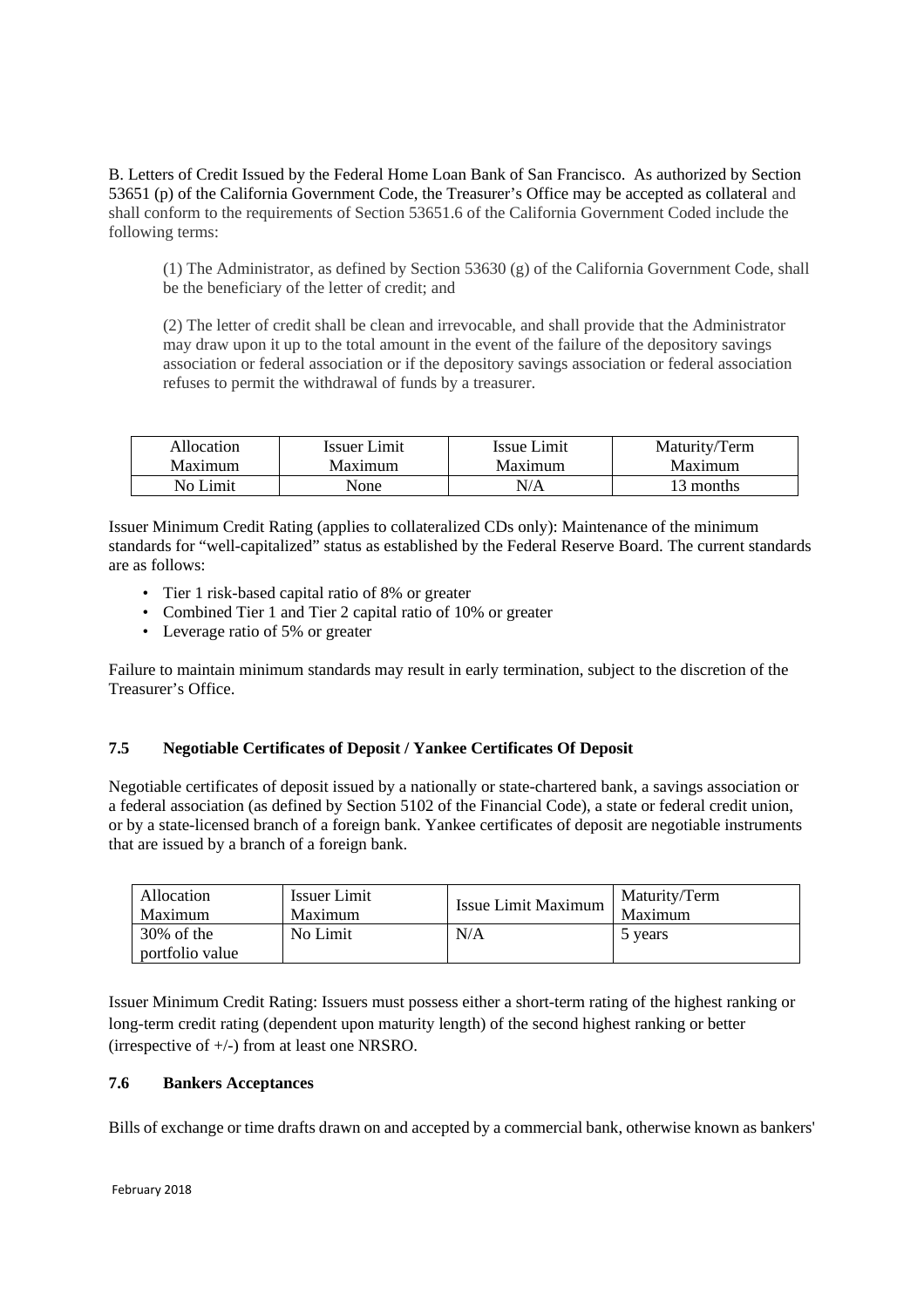acceptances.

| Allocation      | <b>Issuer Limit</b> | Issue Limit Maximum   Maturity/Term |          |
|-----------------|---------------------|-------------------------------------|----------|
| Maximum         | Maximum             |                                     | Maximum  |
| $40\%$ of the   | 30%                 | No Limit                            | 180 days |
| portfolio value |                     |                                     |          |

Issuer Minimum Credit Rating: None

#### **7.7 Commercial Paper**

Obligations issued by a corporation or bank to finance short-term credit needs, such as accounts receivable and inventory, which may be unsecured or secured by pledged assets.

| Allocation                       | Issuer Limit | Issue Limit Maximum | Maturity/Term |
|----------------------------------|--------------|---------------------|---------------|
| Maximum                          | Maximum      |                     | Maximum       |
| $25\%$ of the<br>portfolio value | 10%          | None                | 270 days      |

Issuer Minimum Credit Rating: Issuers must possess a short-term credit rating of the highest ranking (irrespective of +/-) from at least one NRSRO.

## **7.8 Medium Term Notes**

Medium-term notes, defined as all corporate and depository institution debt securities with a maximum remaining maturity of five years or less, issued by corporations organized and operating within the United States or by depository institutions licensed by the U.S. or any state, and operating within the U.S.

| <b>Allocation Maximum</b>     | Issuer Limit | Issue Limit | Maturity/Term |
|-------------------------------|--------------|-------------|---------------|
|                               | Maximum      | Maximum     | Maximum       |
| 25% of the portfolio<br>value | 10%          | 5%          | 24 months     |

Issuer Minimum Credit Rating: Issuers must possess either a short-term rating of the highest ranking or long-term credit rating (dependent upon maturity length) of the second highest ranking or better (irrespective of +/-) from at least one NRSRO.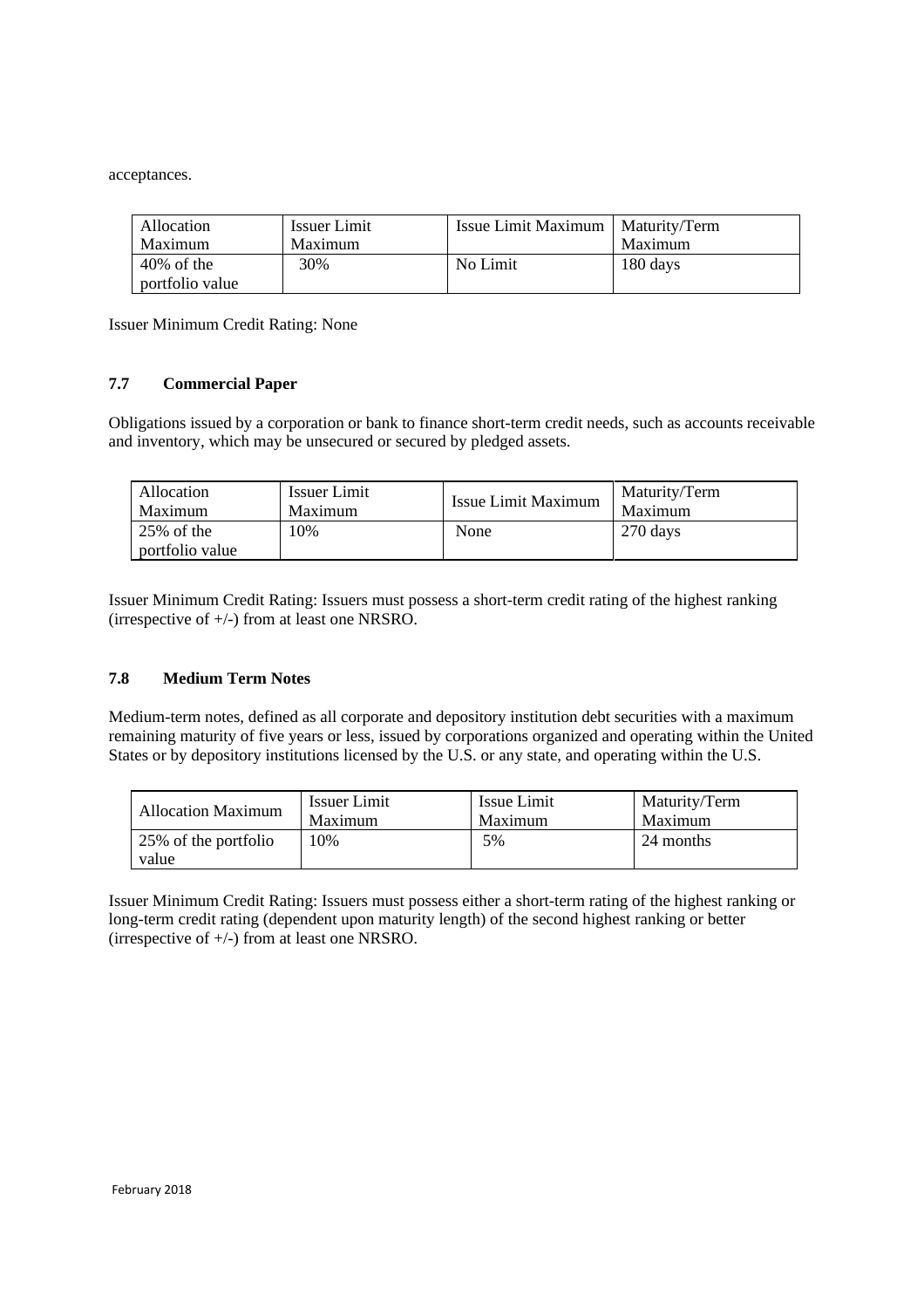## **7.9 Repurchase Agreements**

To the extent that the Treasurer's Office utilizes this investment vehicle, said collateral shall be delivered to a third-party custodian, so that recognition of ownership of the City and County of San Francisco is perfected.

| Type of collateral                                                            | <b>Allocation Maximum</b> | Issuer Limit<br>Maximum | Maturity/Term<br>Maximum |
|-------------------------------------------------------------------------------|---------------------------|-------------------------|--------------------------|
| Government<br>securities                                                      | No Limit                  | N/A                     | 1 year                   |
| Securities permitted<br>by CA Government<br>Code, Sections 53601<br>and 53635 | 10%                       | N/A                     | l year                   |

# **7.10 Reverse Repurchase and Securities Lending Agreements**

This procedure shall be limited to occasions when the cost effectiveness dictates execution, specifically to satisfy cash flow needs or when the collateral will secure a special rate. A reverse repurchase agreement shall not exceed 45 days; the amount of the agreement shall not exceed \$75MM; and the offsetting purchase shall have a maturity not to exceed the term of the repo.

## **7.11 Money Market Funds**

Shares of beneficial interest issued by diversified management companies that are money market funds registered with the Securities and Exchange Commission under the Investment Company Act of 1940 (15 U.S.C. Sec. 80a-1, et seq.).

| Fund Type                   | Allocation<br>Maximum       | Issuer Limit<br>Maximum | Percentage of<br>Fund's Net Assets<br>Maximum | Maturity/Term<br>Maximum |
|-----------------------------|-----------------------------|-------------------------|-----------------------------------------------|--------------------------|
| Institutional<br>Government | 20% of total<br>Pool assets | N/A                     | 5%                                            | N/A                      |

Issuer Minimum Credit Rating: Fund must be rated in the highest rating category from not less than two NRSROs .

## **7.12 Local Agency Investment Fund (LAIF)**

Investments in LAIF, a California state investment fund available to California municipalities, are authorized.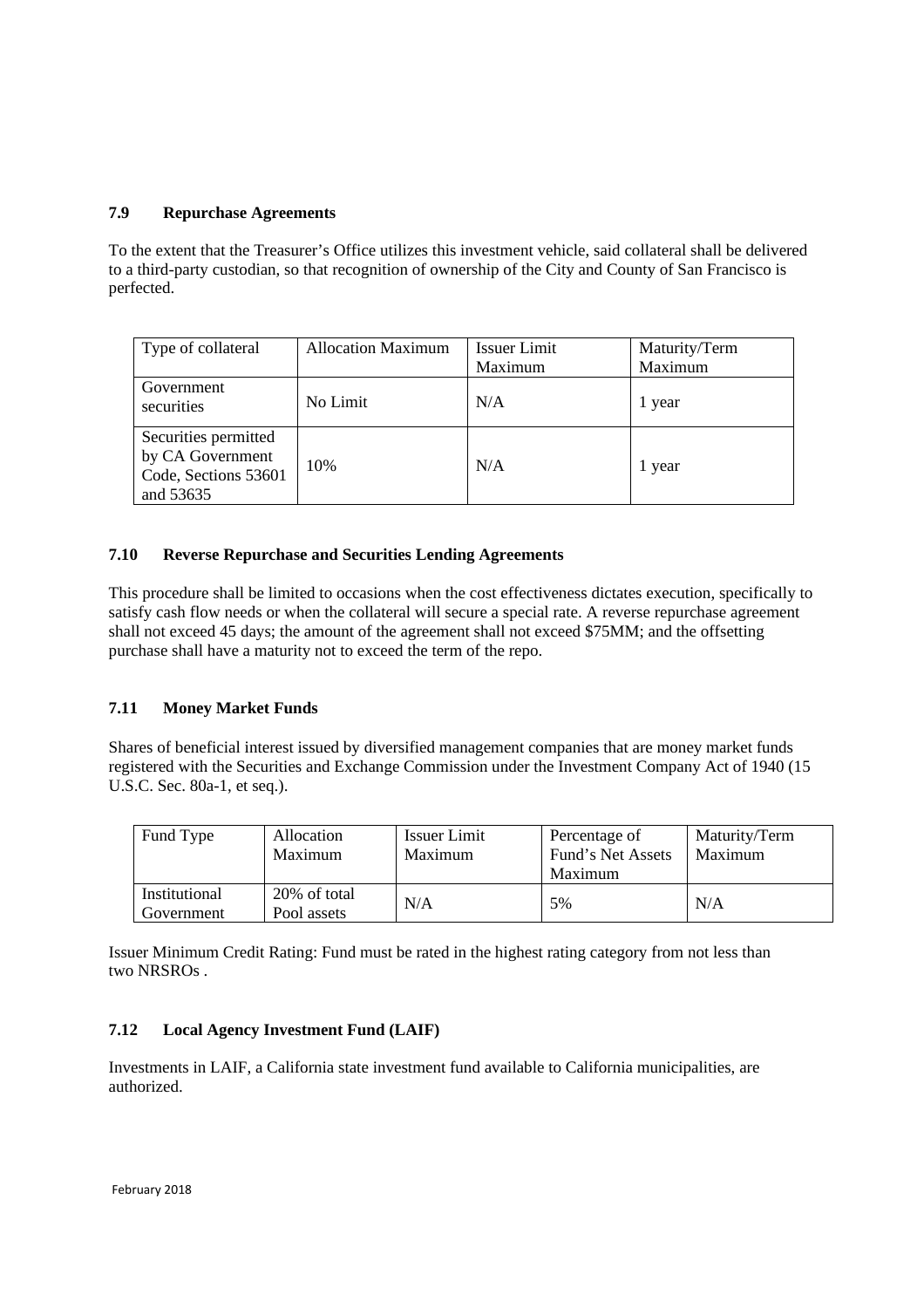## **7.13 Supranationals\***

United States dollar denominated senior unsecured unsubordinated obligations issued or unconditionally guaranteed by:

- International Bank for Reconstruction and Development,
- International Finance Corporation, or
- Inter-American Development Bank,

| Allocation | Issuer Limit | Issue Limit | Maturity/Term |
|------------|--------------|-------------|---------------|
| Maximum    | Maximum      | Maximum     | Maximum       |
| 30%        | None         | None        | 5 years       |

Issuer Minimum Credit Rating: Issuers must possess either a short-term credit rating of the highest ranking or long-term credit rating (dependent upon maturity length) of the second highest ranking or better (irrespective of +/-) from at least one NRSRO.

\* Effective as of January 1, 2015, as consistent with State Law.

## **8.0 Interest and Expense Allocations**

The costs of managing the investment portfolio, including but not limited to: investment management; accounting for the investment activity; custody of the assets, managing and accounting for the banking; receiving and remitting deposits; oversight controls; and indirect and overhead expenses are charged to the investment earnings based upon actual labor hours worked in respective areas. Costs of these respective areas are accumulated and charged to the Pooled Investment Fund on a quarterly basis, with the exception of San Francisco International Airport costs which are charged directly through a work order.

The San Francisco Controller allocates the net interest earnings of the Pooled Investment Fund. The earnings are allocated monthly based on average balances.

## **9.0 Safekeeping and Custody**

All security transactions, including collateral for repurchase agreements, entered into by the Treasurer's Office shall be conducted on a delivery-versus-payment (DVP) basis pursuant to approved custodial safekeeping agreements. Securities will be held by a third party custodian designated by the Treasurer and evidenced by safekeeping receipts.

## **10.0 Deposit and Withdrawal of Funds**

California Government Code Section 53684 et seq. provides criteria for outside local agencies, where the Treasurer does not serve as the agency's treasurer, to invest in the County's Pooled Investment Fund, subject to the consent of the Treasurer. Currently, no government agency outside the geographical boundaries of the City and County of San Francisco shall have money invested in City pooled funds.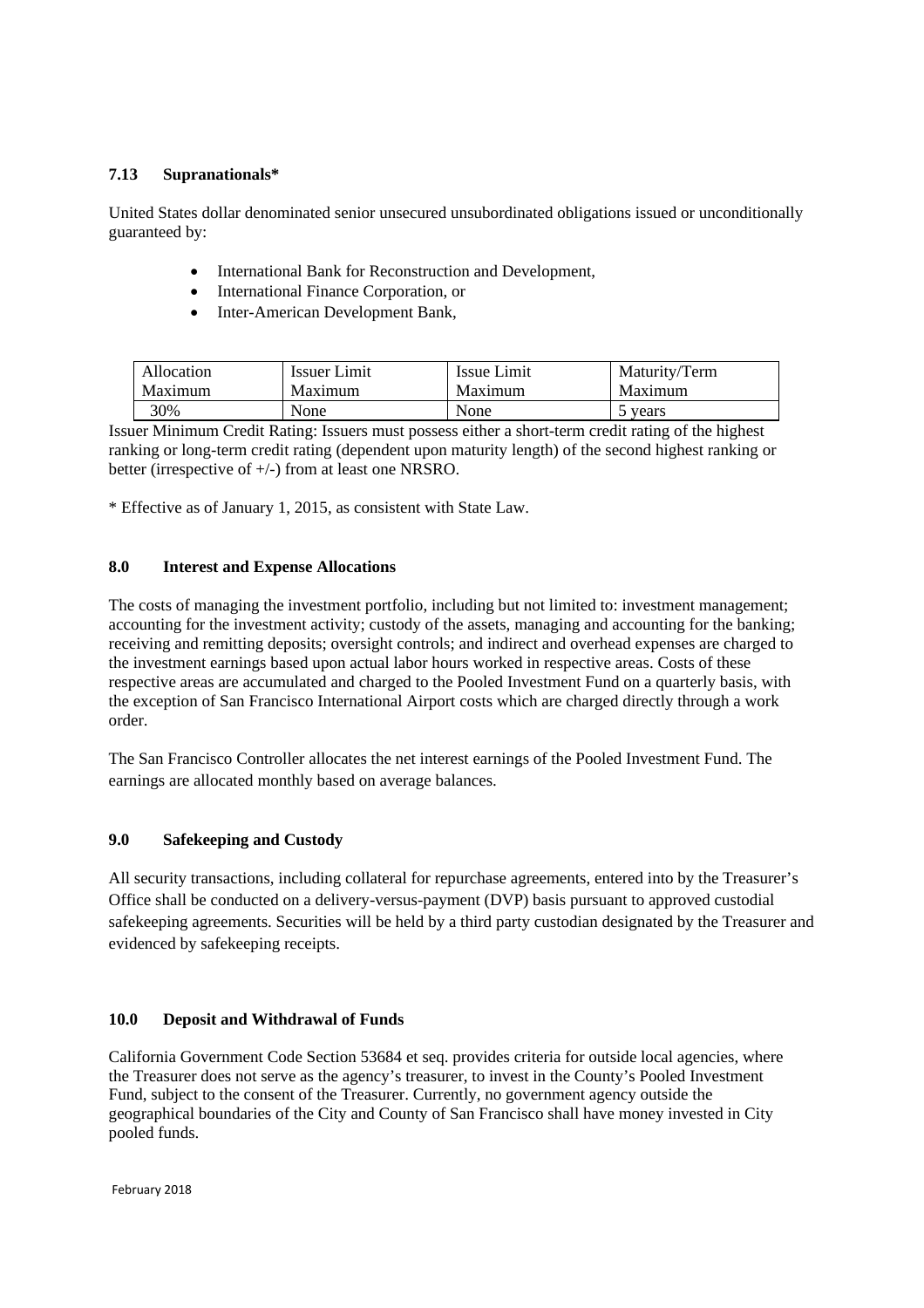The Treasurer will honor all requests to withdraw funds for normal cash flow purposes that are approved by the San Francisco Controller. Any requests to withdraw funds for purposes other than cash flow, such as for external investing, shall be subject to the consent of the Treasurer. In accordance with California Government Code Sections 27136 et seq. and 27133(h) et seq., such requests for withdrawals must first be made in writing to the Treasurer. These requests are subject to the Treasurer's consideration for the stability and predictability of the Pooled Investment Fund, or the adverse effect on the interests of the other depositors in the Pooled Investment Fund. Any withdrawal for such purposes shall be at the value shown on the Controller's books as of the date of withdrawal.

# **11.0 Limits on Receipt of Honoraria, Gifts and Gratuities**

In accordance with California Government Code Section 27133(d) et seq., this Investment Policy hereby establishes limits for the Treasurer, individuals responsible for management of the portfolios, and members of the Treasury Oversight Committee on the receipt of honoraria, gifts and gratuities from advisors, brokers, dealers, bankers or others persons with whom the Treasurer conducts business. Any individual who receives an aggregate total of gifts, honoraria and gratuities in excess of those limits must report the gifts, dates and firms to the Treasurer and complete the appropriate State disclosure.

These limits may be in addition to the limits set by a committee member's own agency, by state law, or by the California Fair Political Practices Commission. Members of the Treasury Oversight Committee also must abide by the following sections of the Treasurer's Office Statement of Incompatible Activities: Section III(A)(l)(a), (b) and (c) entitled "Activities that Conflict with Official Duties," and Section III(C) entitled "Advance Written Determination".

## **12.0 Reporting**

In accordance with the provisions of California Government Code Section 53646, which states that the Treasurer may render a quarterly report or a monthly report on the status of the investment portfolio to the Board of Supervisors, Controller and Mayor; the Treasurer regularly submits a monthly report. The report includes the investment types, issuer, maturity date, par value, and dollar amount invested; market value as of the date of the report and the source of the valuation; a statement of compliance with the investment policy or an explanation for non-compliance; and a statement of the ability or inability to meet expenditure requirements for six months, as well as an explanation of why moneys will not be available if that is the case.

## **13.0 Social Responsibility**

In addition to and subordinate to the objectives set forth in Section 4.0 herein, investment of funds should be guided by the following socially responsible investment goals when investing in corporate securities and depository institutions. Investments shall be made in compliance with the forgoing socially responsible investment goals to the extent that such investments achieve substantially equivalent safety, liquidity and yield compared to investments permitted by state law.

## **13.1 Social and Environmental Concerns**

Investments are encouraged in entities that support community well-being through safe and environmentally sound practices and fair labor practices. Investments are encouraged in entities that support equality of rights regardless of sex, race, age, disability or sexual orientation. Investments are discouraged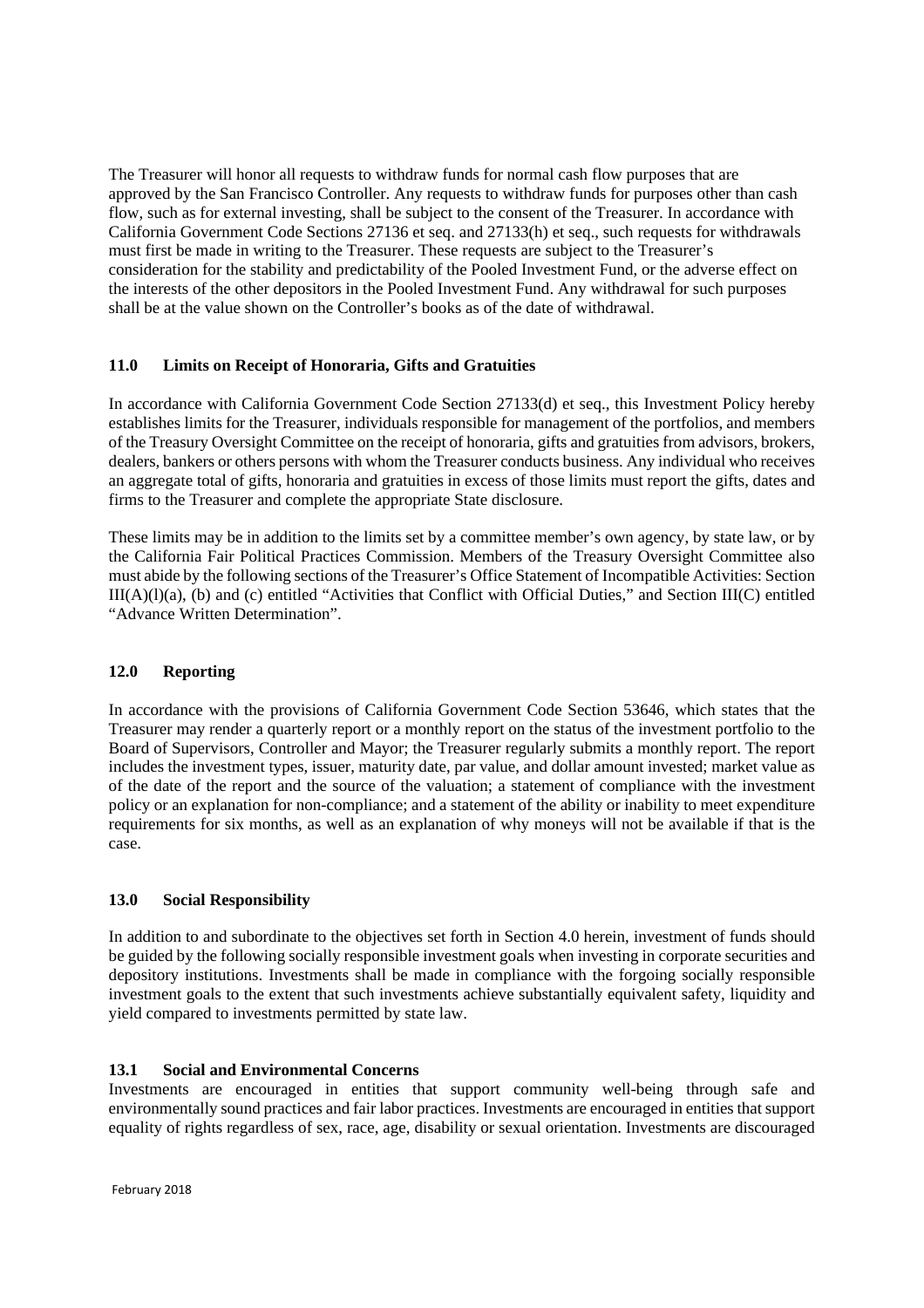in entities that manufacture tobacco products, firearms, or nuclear weapons. In addition, investments are encouraged in entities that offer banking products to serve all members of the local community, and investments are discouraged in entities that finance high-cost check-cashing, deferred deposit (paydaylending) businesses and organizations involved in financing, either directly or indirectly, the Dakota Access Pipeline or, as determined by the Treasurer, similar pipeline projects. Prior to making investments, the Treasurer's Office will verify an entity's support of the socially responsible goals listed above through direct contact or through the use of a third party such as the Investors Responsibility Research Center, or a similar ratings service. The entity will be evaluated at the time of purchase of the securities.

# **13.2 Community Investments**

Investments are encouraged in entities that promote community economic development. Investments are encouraged in entities that have a demonstrated involvement in the development or rehabilitation of low income affordable housing, and have a demonstrated commitment to reducing predatory mortgage lending and increasing the responsible servicing of mortgage loans. Securities investments are encouraged in financial institutions that have a Community Reinvestment Act (CRA) rating of either Satisfactory or Outstanding, as well as financial institutions that are designated as a Community Development Financial Institution (CDFI) by the United States Treasury Department, or otherwise demonstrate commitment to community economic development.

# **13.3 City Ordinances**

All depository institutions are to be advised of applicable City contracting ordinances, and shall certify their compliance therewith, if required.

## **14.0 Treasury Oversight Committee**

A Treasury Oversight Committee was established by the San Francisco Board of Supervisors in Ordinance No. 316-00. The duties of the Committee shall be the following:

(a) Review and monitor the investment policy described in California Government Code Section 27133 and prepared annually by the Treasurer.

(b) Cause an annual audit to be conducted to determine the Treasurer's compliance with California Government Code Article 6 including Sections 27130 through 27137 and City Administrative Code Section 10.80-1. The audit may examine the structure of the investment portfolio and risk. This audit may be a part of the County Controller's usual audit of the Treasurer's Office by internal audit staff or the outside audit firm reviewing the Controller's Annual Report.

(c) Nothing herein shall be construed to allow the Committee to direct individual decisions, select individual investment advisors, brokers, or dealers, or impinge on the day-to-day operations of the Treasurer. (See California Government Code, Section 27137.)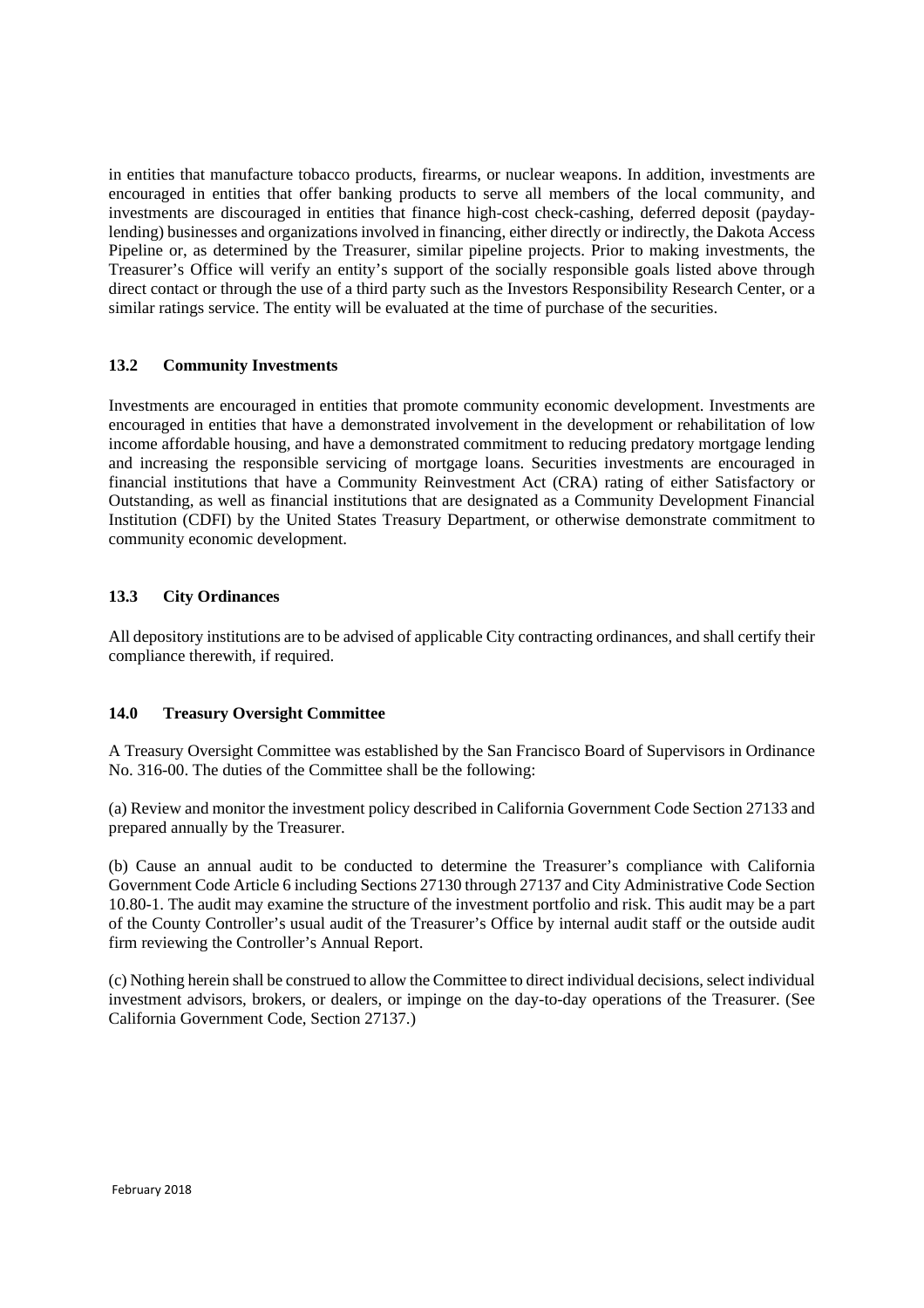# **APPENDIX**

#### **Glossary**

AGENCIES: Federal agency securities and/or Government-sponsored enterprises.

ASK/OFFER: The price at which securities are offered.

BANKERS' ACCEPTANCE (BA): A draft or bill or exchange accepted by a bank or trust company. The accepting institution guarantees payment of the bill, as well as the issuer.

BENCHMARK: A comparative base for measuring the performance or risk tolerance of the investment portfolio. A benchmark should represent a close correlation to the level of risk and the average duration of the portfolio's investments.

BID: The price offered by a buyer of securities. (When you are selling securities, you ask for a bid.) See Offer.

BROKER: A broker brings buyers and sellers together for a commission.

CERTIFICATE OF DEPOSIT (CD): A time deposit with a specific maturity evidenced by a Certificate. Large-denomination CD's are typically negotiable.

COLLATERAL: Securities, evidence of deposit or other property, which a borrower pledges to secure repayment of a loan. Also refers to securities pledged by a bank to secure deposits of public monies.

COMPREHENSIVE ANNUAL FINANCIAL REPORT (CAFR): The CAFR is the City's official annual financial report. It consists of three major sections: introductory, financial, and statistical. The introductory section furnishes general information on the City's structure, services, and environment. The financial section contains all basic financial statements and required supplementary information, as well as information on all individual funds and discretely presented component units not reported separately in the basic financial statements. The financial section may also include supplementary information not required by GAAP. The statistical section provides trend data and nonfinancial data useful in interpreting the basic financial statements and is especially important for evaluating economic condition.

COUPON: (a) The annual rate of interest that a bond's issuer promises to pay the bondholder on the bond's face value. (b) A certificate attached to a bond evidencing interest due on a payment date.

DEALER: A dealer, as opposed to a broker, acts as a principal in all transactions, buying and selling for his own account.

DEBENTURE: A bond secured only by the general credit of the issuer.

DELIVERY VERSUS PAYMENT: There are two methods of delivery of securities: delivery versus payment and delivery versus receipt. Delivery versus payment is delivery of securities with an exchange of money for the securities. Delivery versus receipt is delivery of securities with an exchange of a signed receipt for the securities.

DEPOSITORY INSTITUTIONS: These institutions hold City and County moneys in the forms of certificates of deposit (negotiable or term), public time deposits and public demand accounts.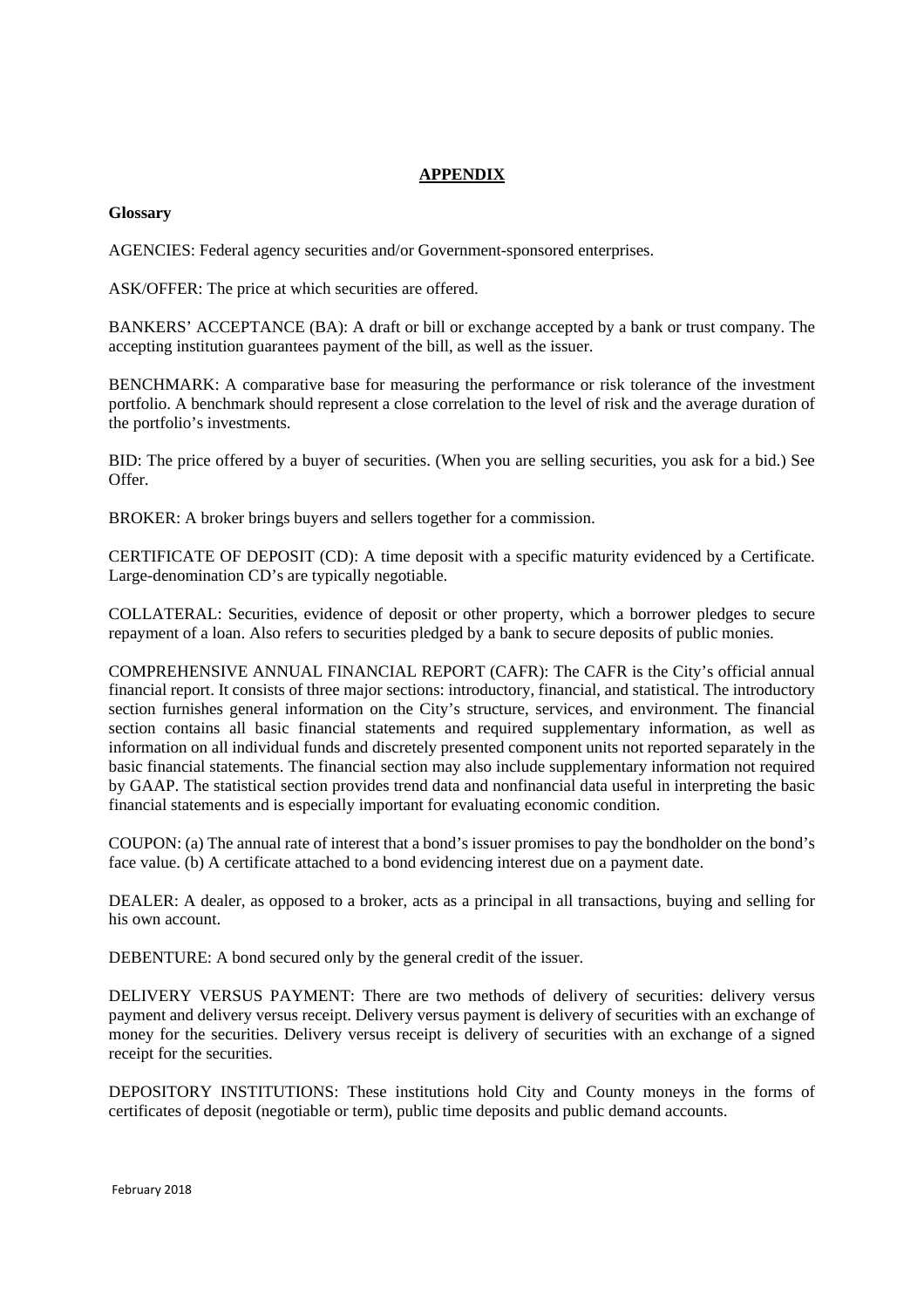DERIVATIVES: (l) Financial instruments whose return profile is linked to, or derived from, the movement of one or more underlying index or security, and may include a leveraging factor, or (2) financial contracts based upon notional amounts whose value is derived from an underlying index or security (interest rates, foreign exchange rates, equities or commodities).

DISCOUNT: The difference between the cost price of a security and its maturity when quoted at lower than face value. A security selling below original offering price shortly after sale also is considered to be at a discount.

DISCOUNT SECURITIES: Non-interest bearing money market instruments that are issued a discount and redeemed at maturity for full face value, e.g., U.S. Treasury Bills.

DIVERSIFICATION: Dividing investment funds among a variety of securities offering independent returns.

FDIC DEPOSIT INSURANCE COVERAGE: The FDIC is an independent agency of the United States government that protects against the loss of insured deposits if an FDIC-insured bank or savings association fails. Deposit insurance is backed by the full faith and credit of the United States government. Since the FDIC was established, no depositor has ever lost a single penny of FDIC-insured funds. FDIC insurance covers funds in deposit accounts, including checking and savings accounts, money market deposit accounts and certificates of deposit (CDs). FDIC insurance does not, however, cover other financial products and services that insured banks may offer, such as stocks, bonds, mutual fund shares, life insurance policies, annuities or municipal securities. There is no need for depositors to apply for FDIC insurance or even to request it. Coverage is automatic. To ensure funds are fully protected, depositors should understand their deposit insurance coverage limits. The FDIC provides separate insurance coverage for deposits held in different ownership categories such as single accounts, joint accounts, Individual Retirement Accounts (IRAs) and trust accounts.

Basic FDIC Deposit Insurance Coverage Limits\*

Single Accounts (owned by one person) \$250,000 per owner

Joint Accounts (two or more persons) \$250,000 per co-owner

IRAs and certain other retirement accounts \$250,000 per owner

Trust Accounts \$250,000 per owner per beneficiary subject to specific limitations and requirements\*\*

\*The financial reform bill, officially named the Dodd-Frank Wall Street Reform and Consumer Protection Act, signed into law on July 21, 2010, made the \$250,000 FDIC coverage limit permanent.

FEDERAL CREDIT AGENCIES: Agencies of the Federal government set up to supply credit to various classes of institutions and individuals, e.g., S&L's, small business firms, students, farmers, farm cooperatives, and exporters.

FEDERAL FUNDS RATE: The rate of interest that depository institutions lend monies overnight to other depository institutions. Also referred to as the overnight lending rate.This rate is currently pegged by the Federal Reserve through open-market operations.

FEDERAL HOME LOAN BANKS (FHLB): Government sponsored wholesale banks (currently 12 regional banks), which lend funds and provide correspondent banking services to member commercial banks, thrift institutions, credit unions and insurance companies. The mission of the FHLBs is to liquefy the housing related assets of its members who must purchase stock in their district Bank.

FEDERAL NATIONAL MORTGAGE ASSOCIATION (FNMA): FNMA, like GNMA was chartered under the Federal National Mortgage Association Act in 1938. FNMA is a federal corporation working under the auspices of the Department of Housing and Urban Development (HUD). It is the largest single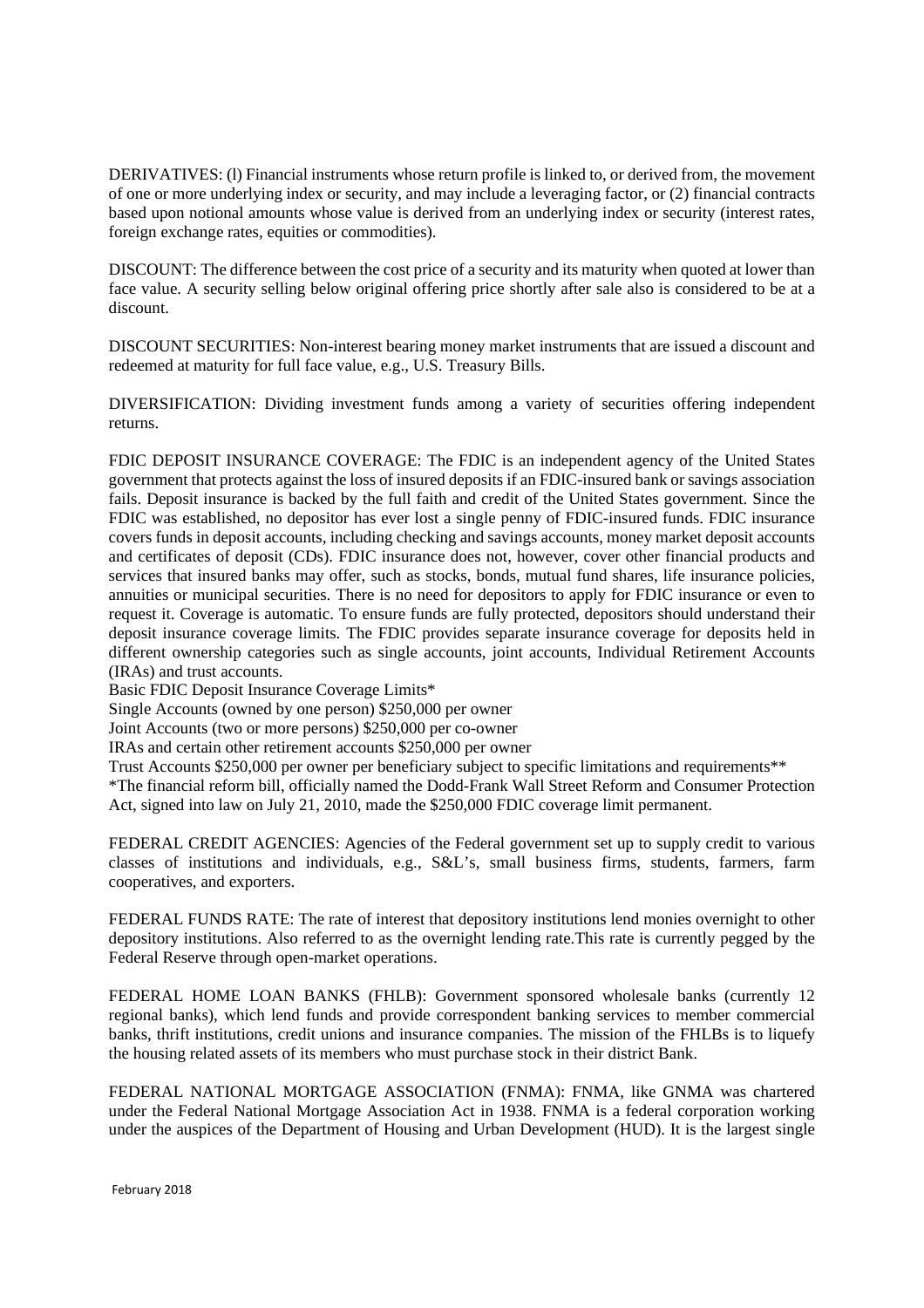provider of residential mortgage funds in the United States. Fannie Mae, as the corporation is called, is a private stockholder-owned corporation. The corporation's purchases include a variety of adjustable mortgages and second loans, in addition to fixed-rate mortgages. FNMA's securities are also highly liquid and are widely accepted. FNMA assumes and guarantees that all security holders will receive timely payment of principal and interest.

FEDERAL HOME LOAN MORTGAGE CORPORATION (FHLMC): Freddie Mac's mission is to provide liquidity, stability and affordability to the housing market. Congress defined this mission in (their) 1970 charter. Freddie Mac buys mortgage loans from banks, thrifts and other financial intermediaries, and re-sells these loans to investors, or keeps them for their own portfolio, profiting from the difference between their funding costs and the yield generated by the mortgages.

FEDERAL OPEN MARKET COMMITTEE (FOMC): Consists of seven members of the Federal Reserve Board and five of the twelve Federal Reserve Bank Presidents. The President of the New York Federal Reserve Bank is a permanent member, while the other Presidents serve on a rotating basis. The Committee periodically meets to set Federal Reserve guidelines regarding purchases and sales of Government Securities in the open market as a means of influencing the volume of bank credit and money.

FEDERAL RESERVE SYSTEM: The central bank of the United States created by Congress and consisting of a seven member Board of Governors in Washington, D.C., 12 regional banks and about 5,700 commercial banks that are members of the system.

GOVERNMENT NATIONAL MORTGAGE ASSOCIATION (GNMA or Ginnie Mae): Securities influencing the volume of bank credit guaranteed by GNMA and issued by mortgage bankers, commercial banks, savings and loan associations, and other institutions. Security holder is protected by full faith and credit of the U.S. Government. Ginnie Mae securities are backed by the FHA, VA or FmHA mortgages. The term "pass-throughs" is often used to describe Ginnie Maes.

GOVERNMENT SECURITIES: Obligations of the U.S. Government and its agencies and instrumentalities.

LIQUIDITY: A liquid asset is one that can be converted easily and rapidly into cash without a substantial loss of value. In the money market, a security is said to be liquid if the spread between bid and asked prices is narrow and reasonable size can be done at those quotes.

LOCAL GOVERNMENT INVESTMENT POOL (LGIP): The aggregate of all funds from political subdivisions that are placed in the custody of the State Treasurer for investment and reinvestment.

MARKET VALUE: The price at which a security is trading and could presumably be purchased or sold.

MASTER REPURCHASE AGREEMENT: A written contract covering all future transactions between the parties to repurchase—reverse repurchase agreements that establishes each party's rights in the transactions. A master agreement will often specify, among other things, the right of the buyer-lender to liquidate the underlying securities in the event of default by the seller borrower.

MATURITY: The date upon which the principal or stated value of an investment becomes due and payable.

MONEY MARKET: The market in which short-term debt instruments (bills, commercial paper, bankers' acceptances, etc.) are issued and traded.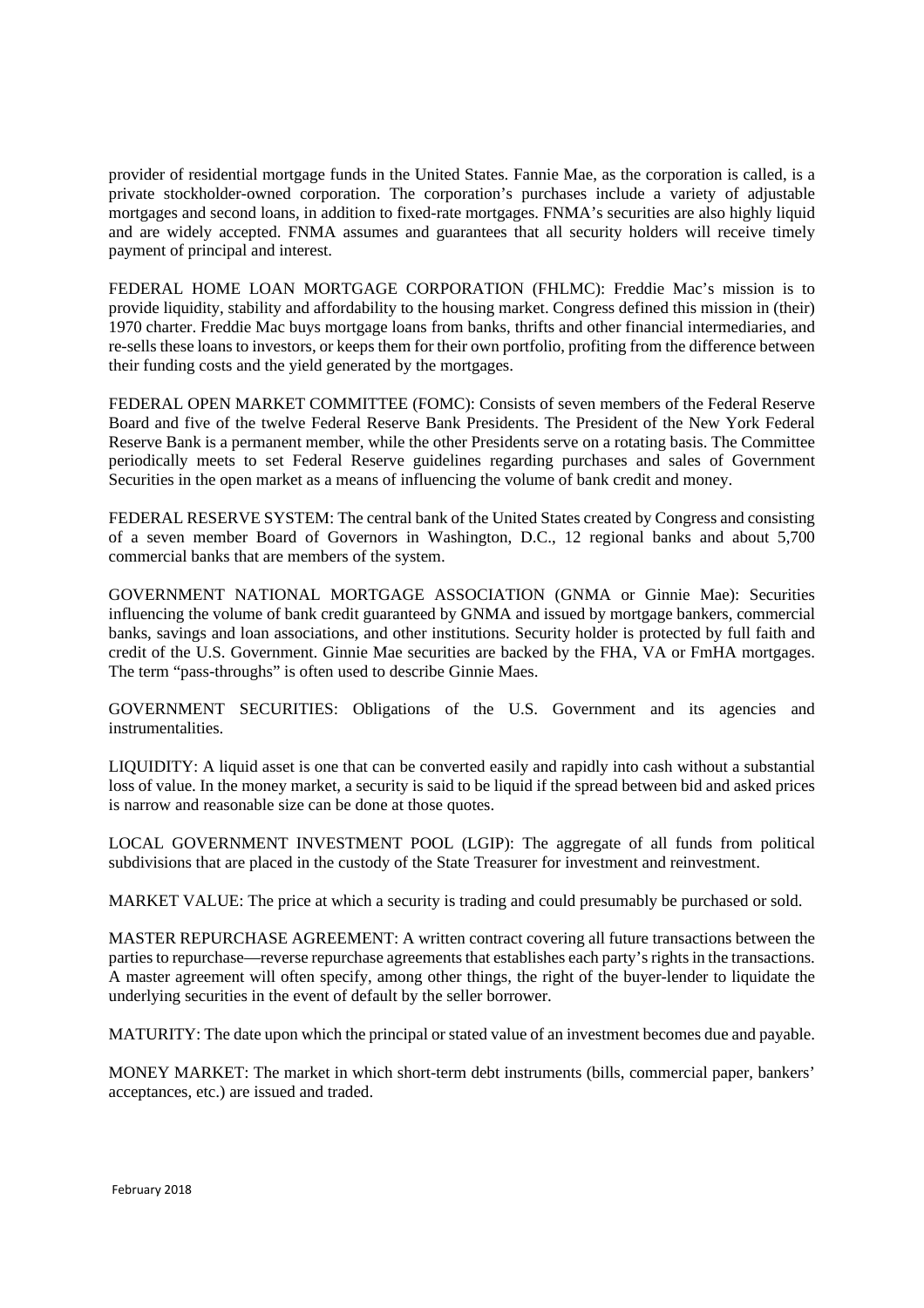NRSRO: Nationally Recognized Statistical Rating Organization; Credit rating agencies that are registered with the SEC. Such agencies provide an opinion on the creditworthiness of an entity and the financial obligations issued by an entity.

OFFER: The price asked by a seller of securities. (When you are buying securities, you ask for an offer.) See Asked and Bid.

OPEN MARKET OPERATIONS: Purchases and sales of government and certain other securities in the open market by the New York Federal Reserve Bank as directed by the FOMC in order to influence the volume of money and credit in the economy. Purchases inject reserves into the bank system and stimulate growth of money and credit; sales have the opposite effect. Open market operations are the Federal Reserve's most important and most flexible monetary policy tool.

PAR VALUE: The principal amount of a bond returned by the maturity date.

PORTFOLIO: Collection of securities held by an investor.

PRIMARY DEALER: A group of government securities dealers who submit daily reports of market activity and positions and monthly financial statements to the Federal Reserve Bank of New York and are subject to its informal oversight. Primary dealers include Securities and Exchange Commission (SEC)-registered securities broker-dealers, banks, and a few unregulated firms.

PRUDENT PERSON RULE: An investment standard. In some states the law requires that a fiduciary, such as a trustee, may invest money only in a list of securities selected by the custody state—the so-called legal list. In other states the trustee may invest in a security if it is one which would be bought by a prudent person of discretion and intelligence who is seeking a reasonable income and preservation of capital.

PUBLIC TIME DEPOSITS (Term Certificates Of Deposit): Time deposits are issued by depository institutions against funds deposited for a specified length of time. Time deposits include instruments such as deposit notes. They are distinct from certificates of deposit (CDs) in that interest payments on time deposits are calculated in a manner similar to that of corporate bonds whereas interest payments on CDs are calculated similar to that of money market instruments.

QUALIFIED PUBLIC DEPOSITORIES: A financial institution which does not claim exemption from the payment of any sales or compensating use or ad valorem taxes under the laws of this state, which has segregated for the benefit of the commission eligible collateral having a value of not less than its maximum liability and which has been approved by the Public Deposit Protection Commission to hold public deposits.

RATE OF RETURN: The yield obtainable on a security based on its purchase price or its current market price. This may be the amortized yield to maturity on a bond the current income return.

REPURCHASE AGREEMENT (RP OR REPO): A holder of securities sells these securities to an investor with an agreement to repurchase them at a fixed price on a fixed date. The security "buyer" in effect lends the "seller" money for the period of the agreement, and the terms of the agreement are structured to compensate him for this. Dealers use RP extensively to finance their positions. Exception: When the Fed is said to be doing RP, it is lending money that is, increasing bank reserves.

SAFEKEEPING: A service to customers rendered by banks for a fee whereby securities and valuables of all types and descriptions are held in the bank's vaults for protection.